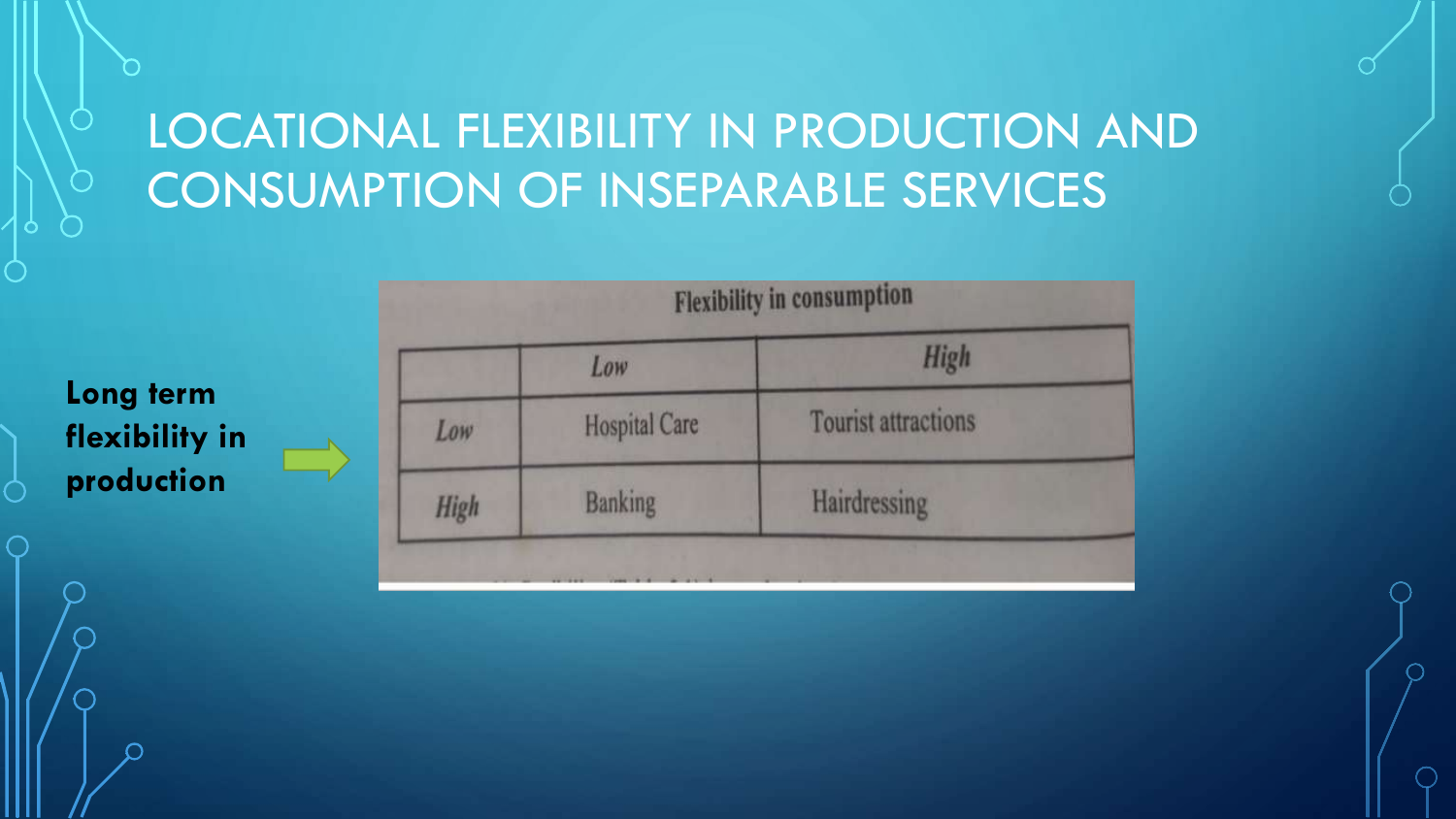## CLASSIFICATION BY LOCATION

• Location May be irrelevant

(eg. Car breakdown, Household Repairs….services performed where customer is)

- **Concentrated Service**
- (eg. Software Park)
- Dispersed

(Depend on nature of demand and services required )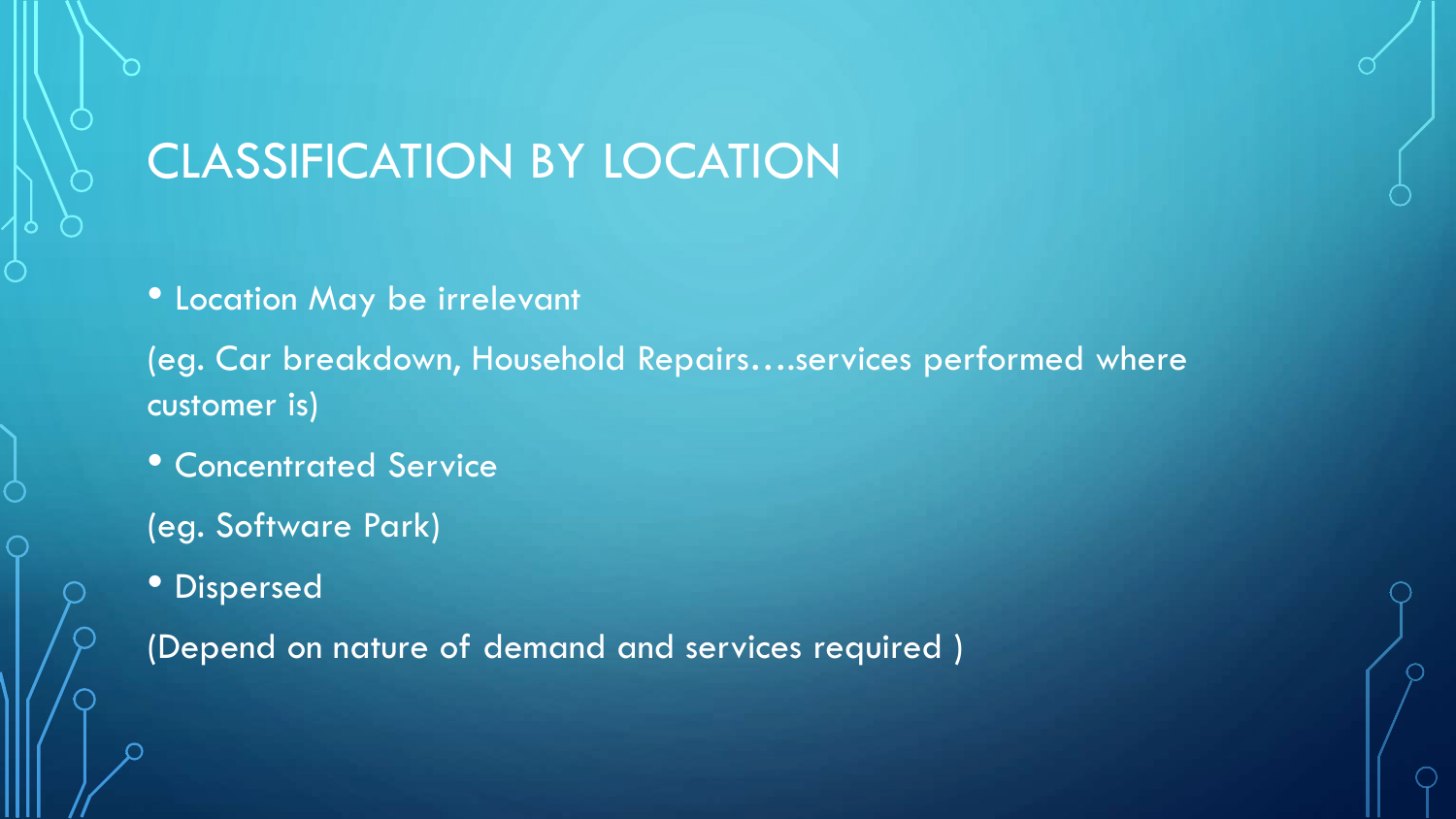### SERVICE CHANNEL DEVELOPMENT

•Independent Service Channel •Combined Service Channel 1.Combination by Acquisition 2.Combination through Concessions 3.Combination through a tie in agreement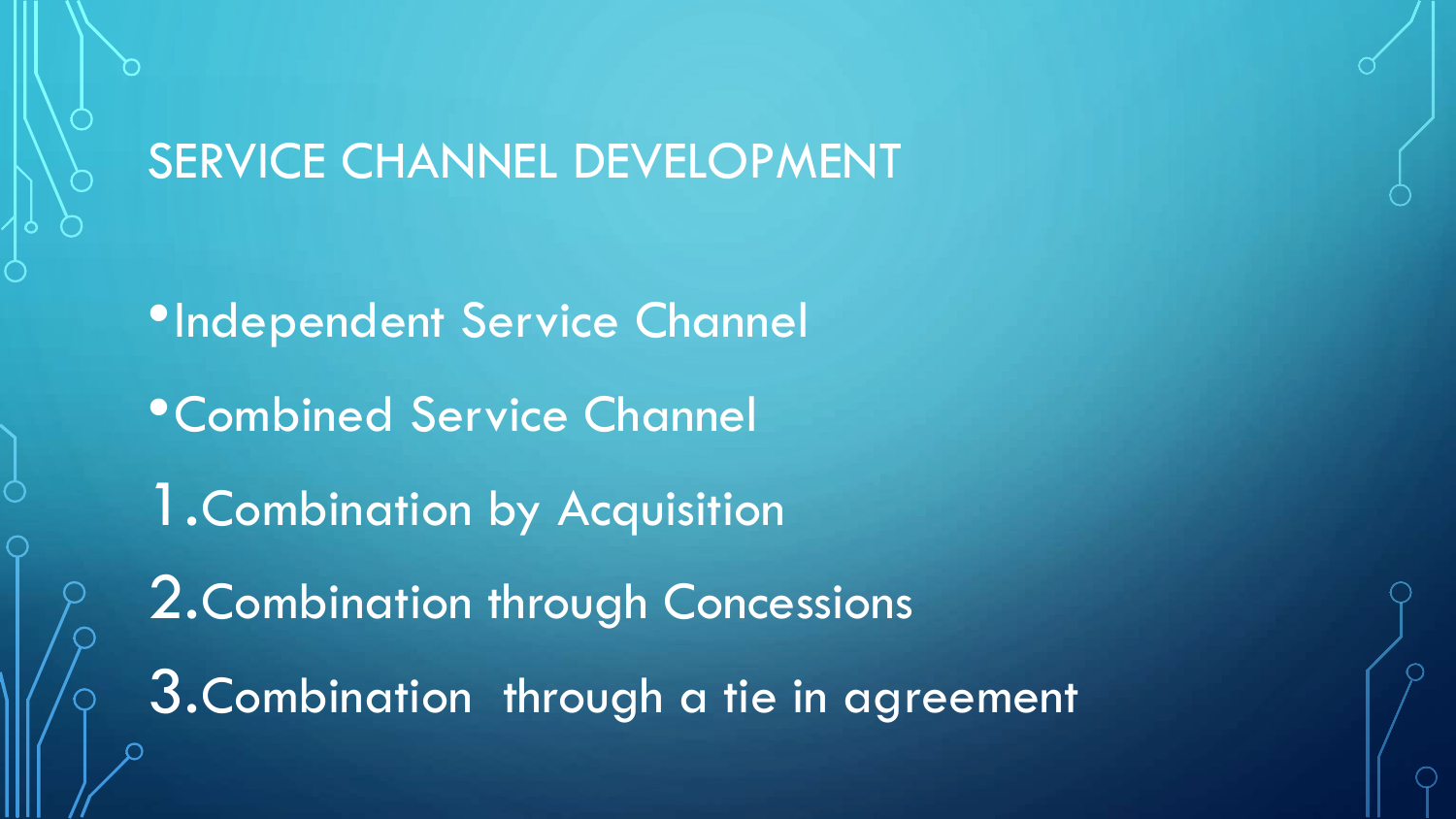### METHODS OF DISTRIBUTION SERVICES

### • Direct Sales Method

• Some of the best examples of distribution channels in marketing are direct sales, which enable you to contact customers and prospects, without using an intermediary. Direct sales involve personal visits, mail order and online solicitation such as newsletters and email subscription. It gives you complete control over how you present your offers and the prices you can offer to your customers. Direct interaction means direct feedback, which lets you adjust your marketing strategy accordingly.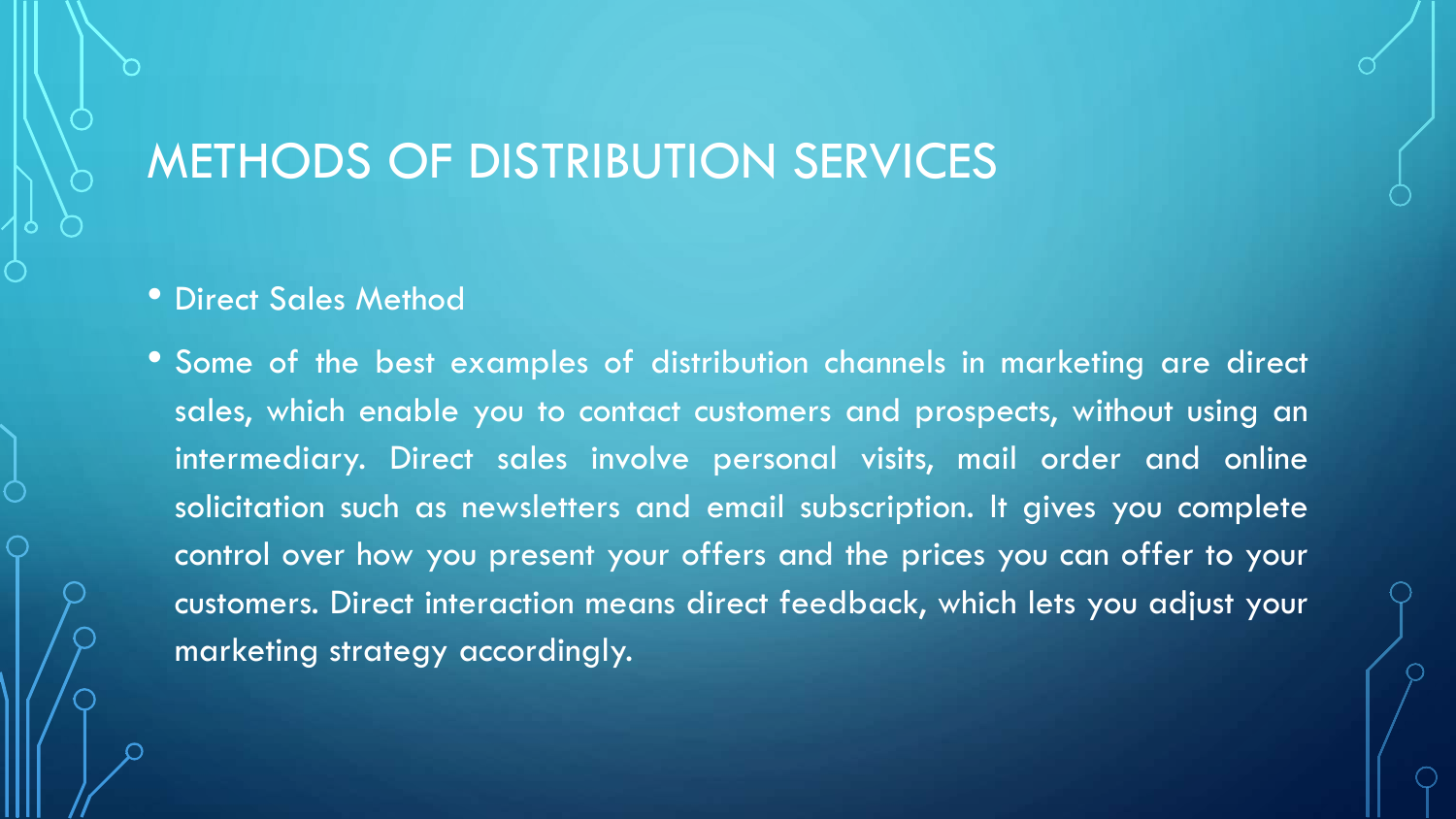### • Agents or Referrals

• Using an agent or a referral is one of the best examples that channels of distribution are different for different products. Let's say that you make a living as a marketing guru who attends conferences and training sessions. However, you may not enjoy the marketing effort it takes to gain profitable clients. You can take advantage of professional agents whose job is to find work that matches your talents. These agents would take a commission off the work you book, and can even keep your name relevant within the industry through marketing. You can also take advantage of referrals through industry professionals. For example, if you're a wedding planner, you could establish a referral program with a wedding photographer or a wedding gown boutique in which you offer cross-promotions that benefit both your service businesses.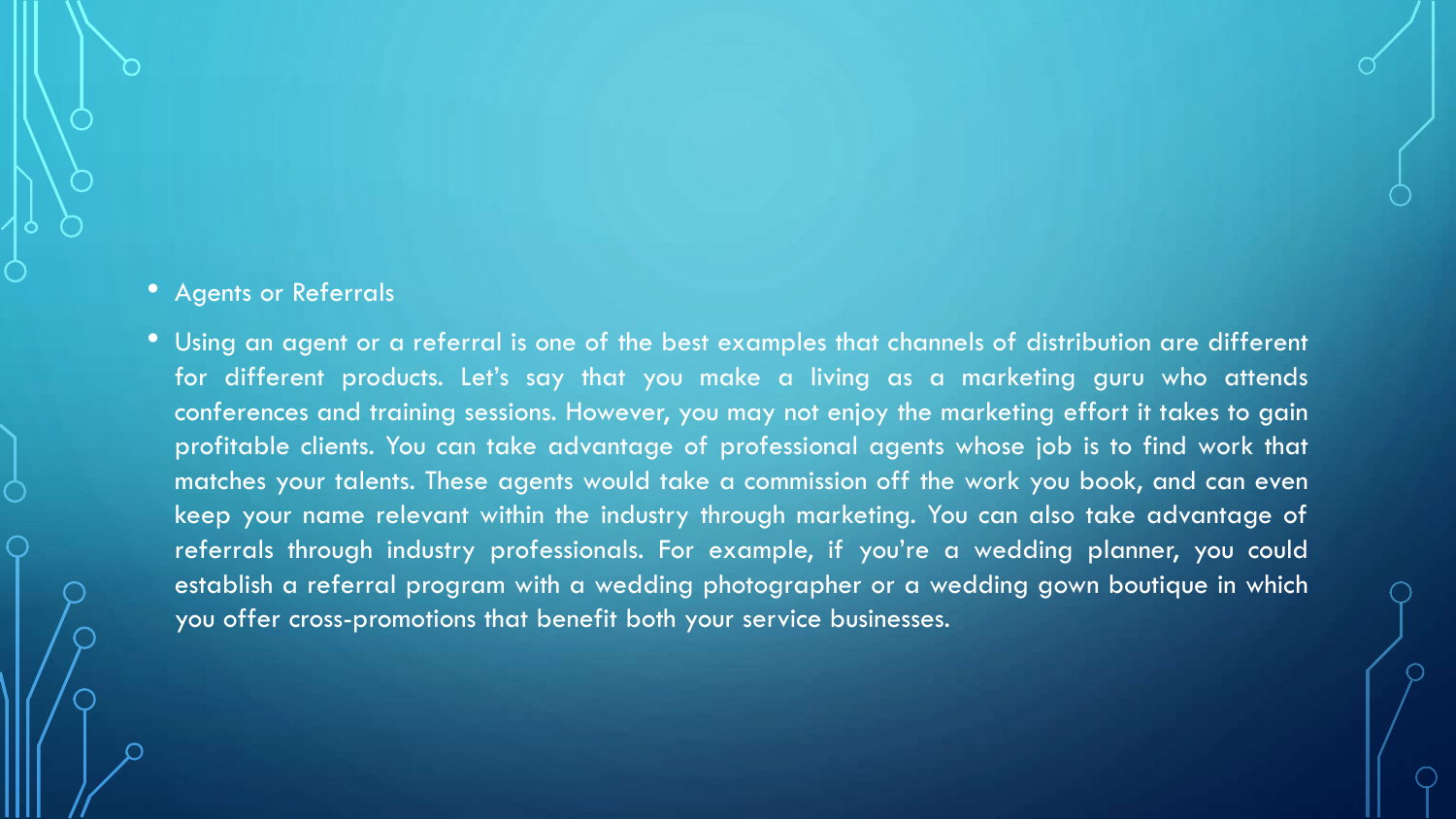### INNOVATION IN METHODS

#### • Distribution Through Publication

• Many service customers have become used to the proliferation of publications that provides them with exactly what they need. In an on-demand world, for example, you can deliver your service through a blog that amplifies and explains various services that you offer, a website that not only sells your service but also offers written and visual content that answers questions and concerns related to your service, or an e-book that customers can order directly online. Keeping in mind that channels of distribution are different for different products, you may choose to monetize your publications or offer them as an incentive for your customers to buy a service. For example, if you own a customer-relationship management software company, you may choose to offer a specialized white paper about customer service marketing that prospects can download off your website. Once they download that white paper, you could offer a discount for them to purchase your software, or offer a free 7-day trial.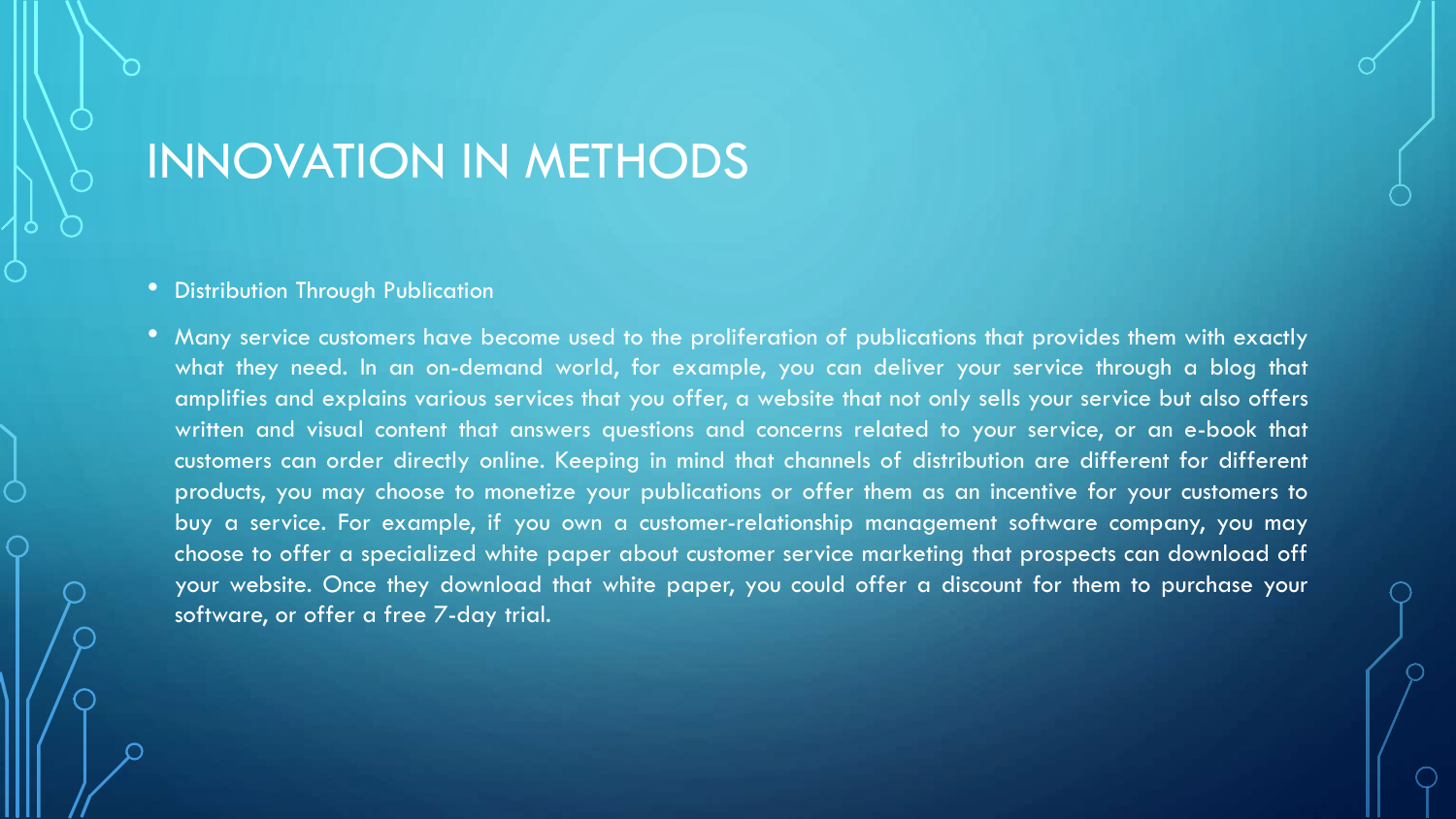### VIRTUAL SERVICE DISTRIBUTION

• One of the newest examples of distribution channels in marketing is offering virtual service. For example, a sales consultant could offer his services through a combination of phone, email, or video conferences that would make use of software available on cloud platforms. Remote service delivery is also available to artists and writers who create content on a freelance basis. For example, if you're a website content writer, you can create content for clients and deliver them on platforms such as Basecamp, which enable you to post content and maintain milestones without ever having to speak to your clients. By exclusively distributing your services online, you can save the costs of owning an office that requires a monthly rental payment for space.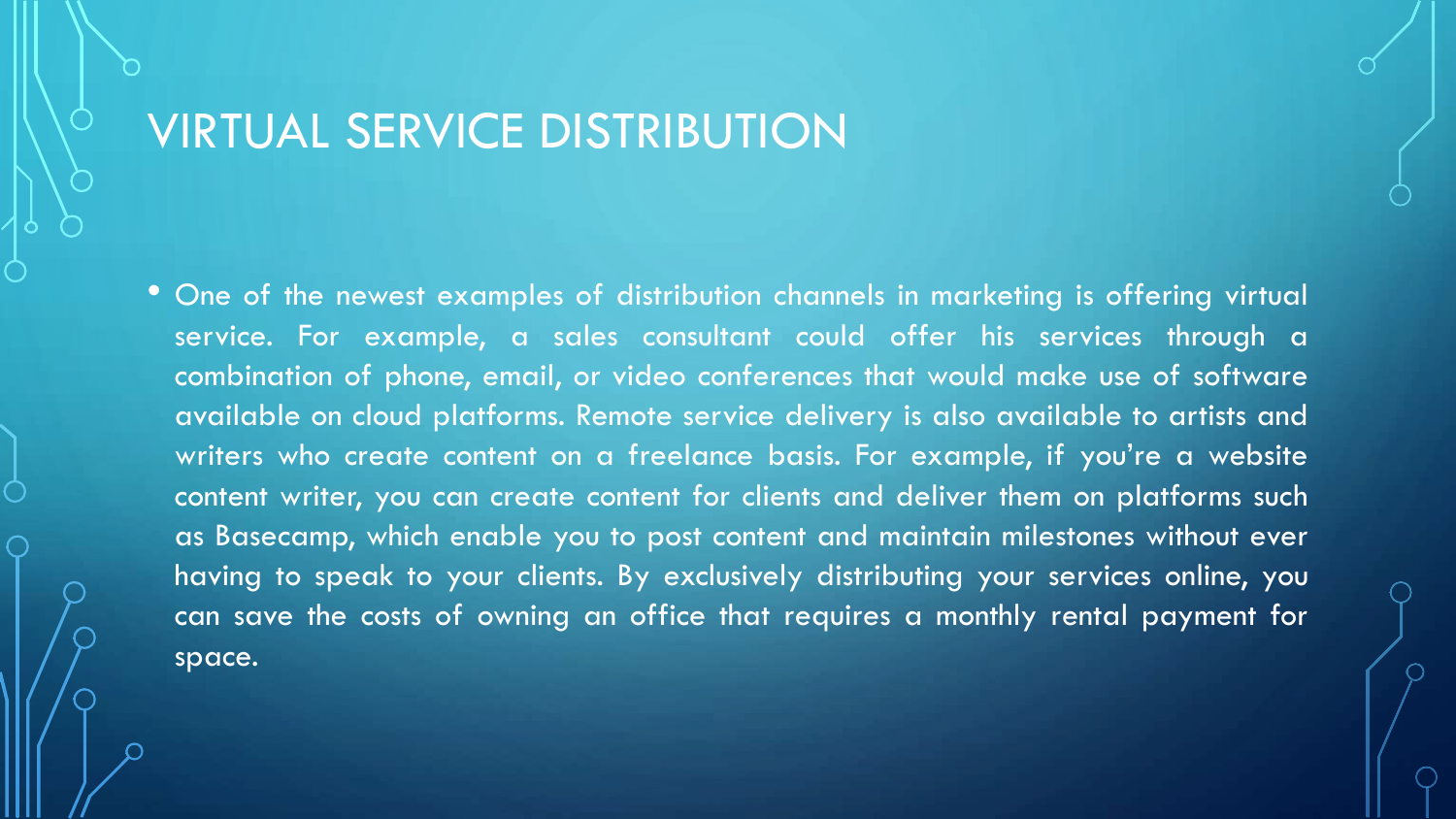### RENTAL SERVICES

• In Industrial markets it is now possible to rent or lease items like cars, lorries, plant and equipment, aircraft, containers, office equipment of all kinds, uniforms, overalls, towels and so forth. In consumer markets too flats, homes, furniture and TV, sports goods, tents, tools, paintings, films, videos and social companions are amongst the range of items available for rental.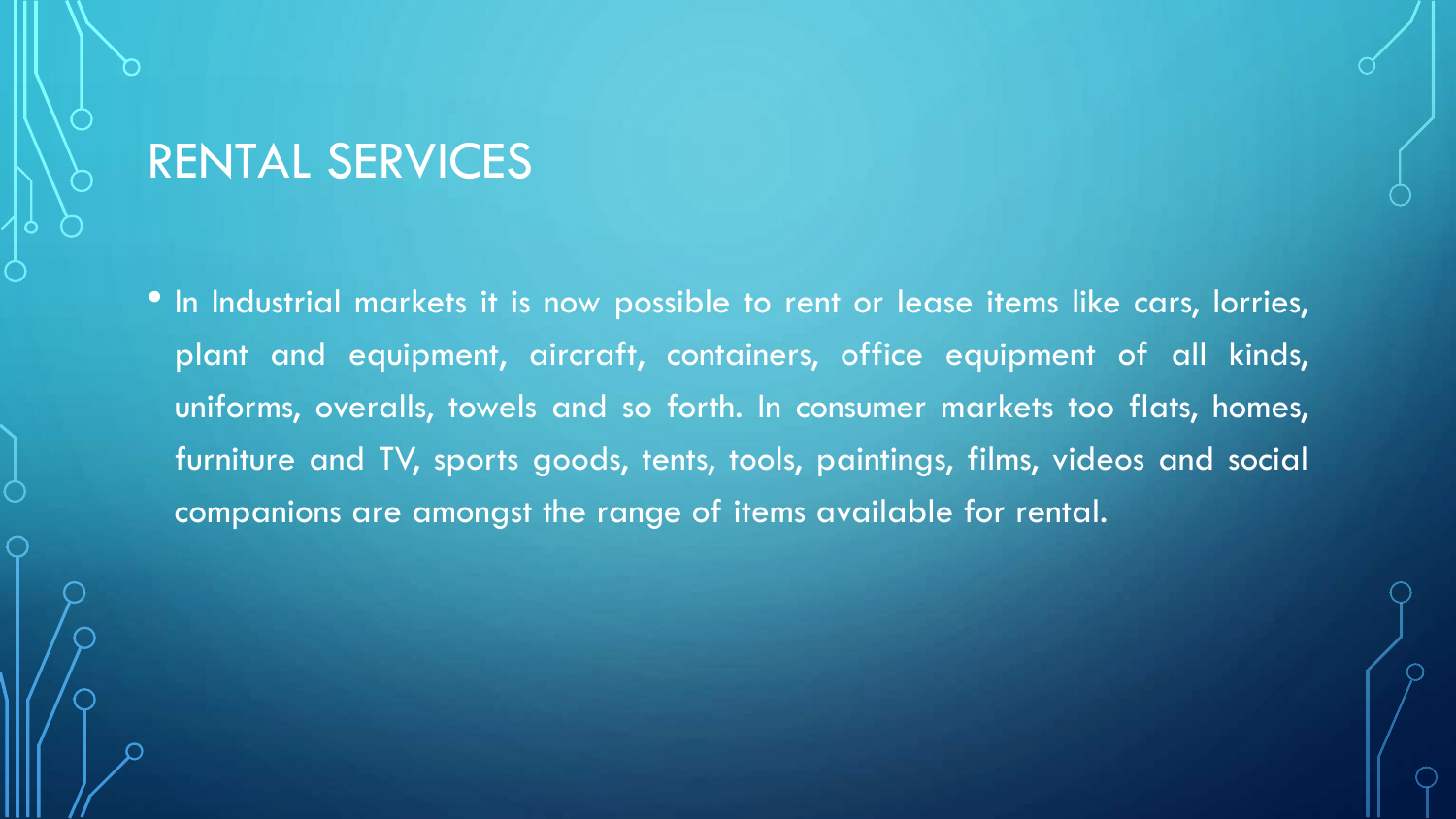### GROWTH OF FRANCHISING

• The other recent trend in distribution of services is that of franchising. Franchising is the granting of rights to another person or institution to exploit a trade name, trade mark or product in return for a lump-sum payment or a royalty. Franchise is characteristed by the following features: a) Ownership by one person of a name, an idea, a secret process or specialised piece of equipment and the goodwill associated with it. b) The grant of a licence by that person to another permitting the exploitation of such name, idea process or equipment and the goodwill associated his rights. c) The inclusion in the licence agreement of regulations relating to operation of the business in the conduct of which the licencee exploits his rights. d) The payment by the licencee of a royalty or some other consideration for the rights that are obtaine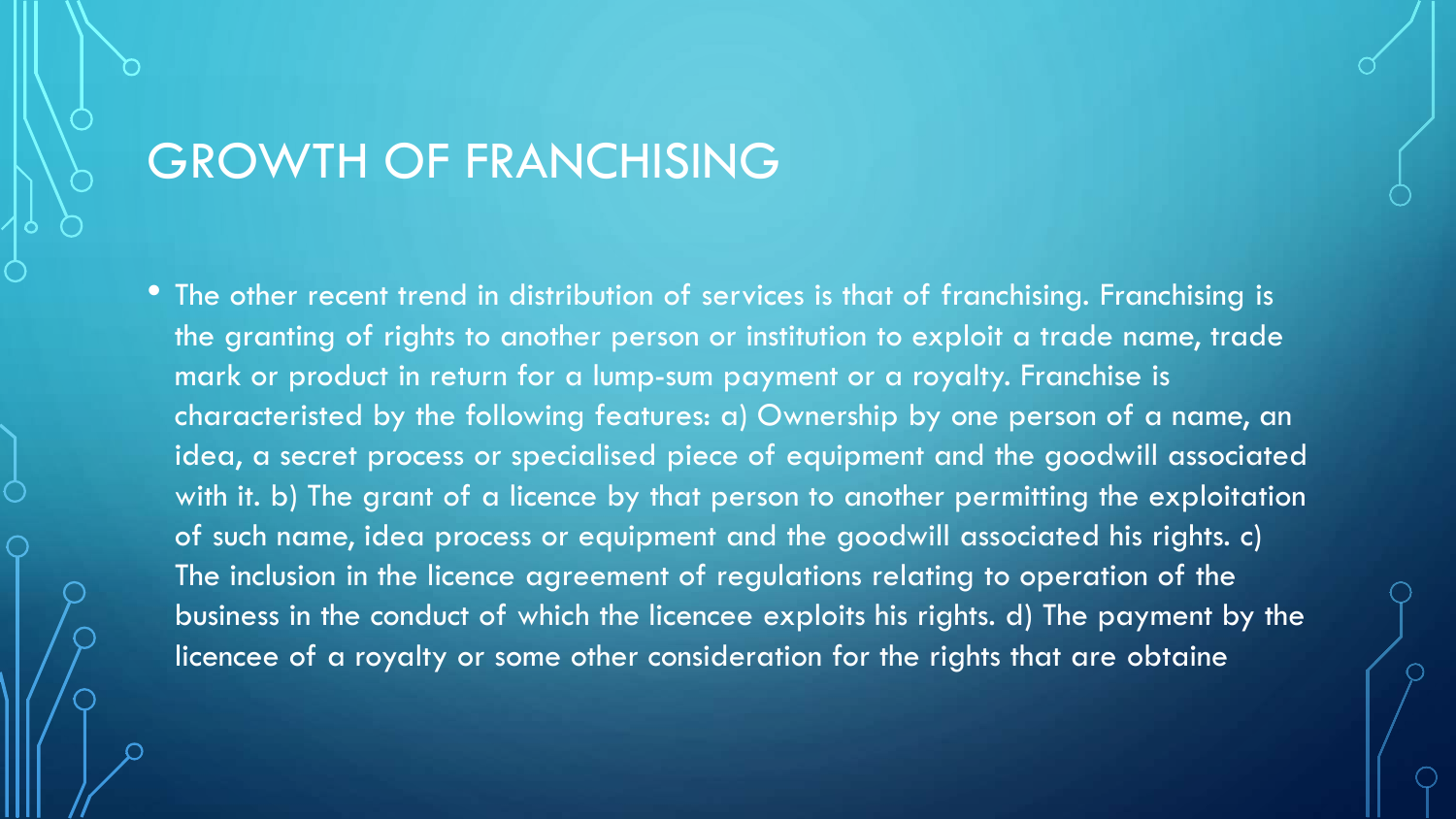### QUASI RETAILING

• The quasi-retail outlets, sell services rather than goods, likePlace and Promotion Decisio – Hairdressers – Amusement arcades – Travel Agents – Employment agencies – Car hire agencies – Hotels – Restaurants – Driving Schools Arguments against Quasi-Retailing are that they can push up property values. Also they may create dead frontages which discourage window shopping. Some service outlets may be closed on peak shopping days (e.g. banks on Saturday) and too many quasi-retail outlets in a centre can reduce the range of conventional retail store choice, if the quasi retail establishments are closed or otherwise.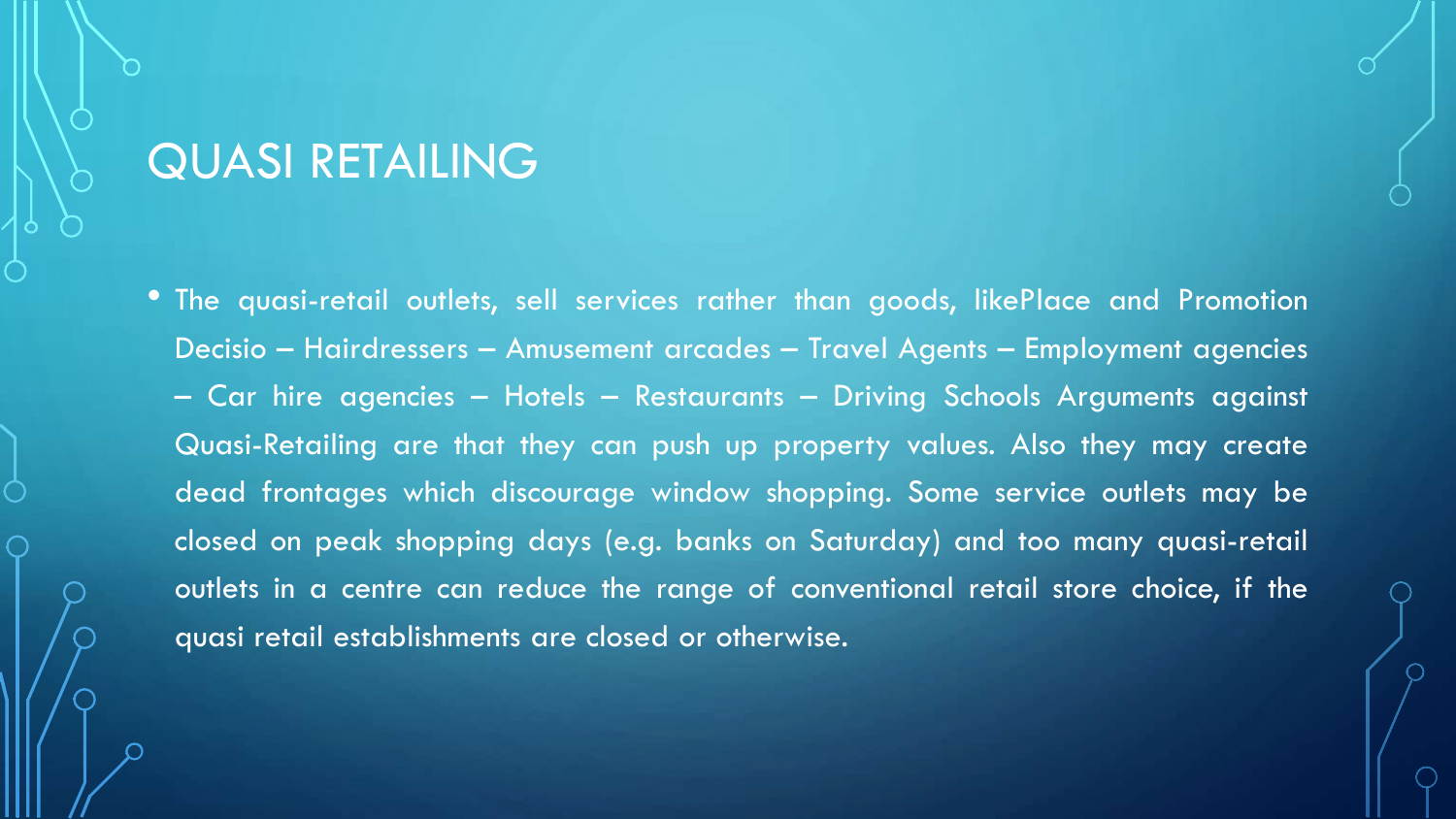### SERVICE INTEGRATION

- The growth of franchising outlined in the previous section is a manifestation of another phenomenon in the service sector – integration. Integrated corporate systems and integrated contractual systems are developing and beginning to dominate in certain fields.
- In travel and tourism the service systems link two or more service industries like airlines, hotels, motels, car rental, tour buses, restaurants, seat booking agencies, leisure and recreation sites, ski resorts, shipping lines and so on. Some large service organizations now control the complete 'package' offered to the tourist or holiday maker through control over horizontal and vertical service channel systems. Integration so often thought of only in manufacturing systems is an important feature of many modern service systems too.